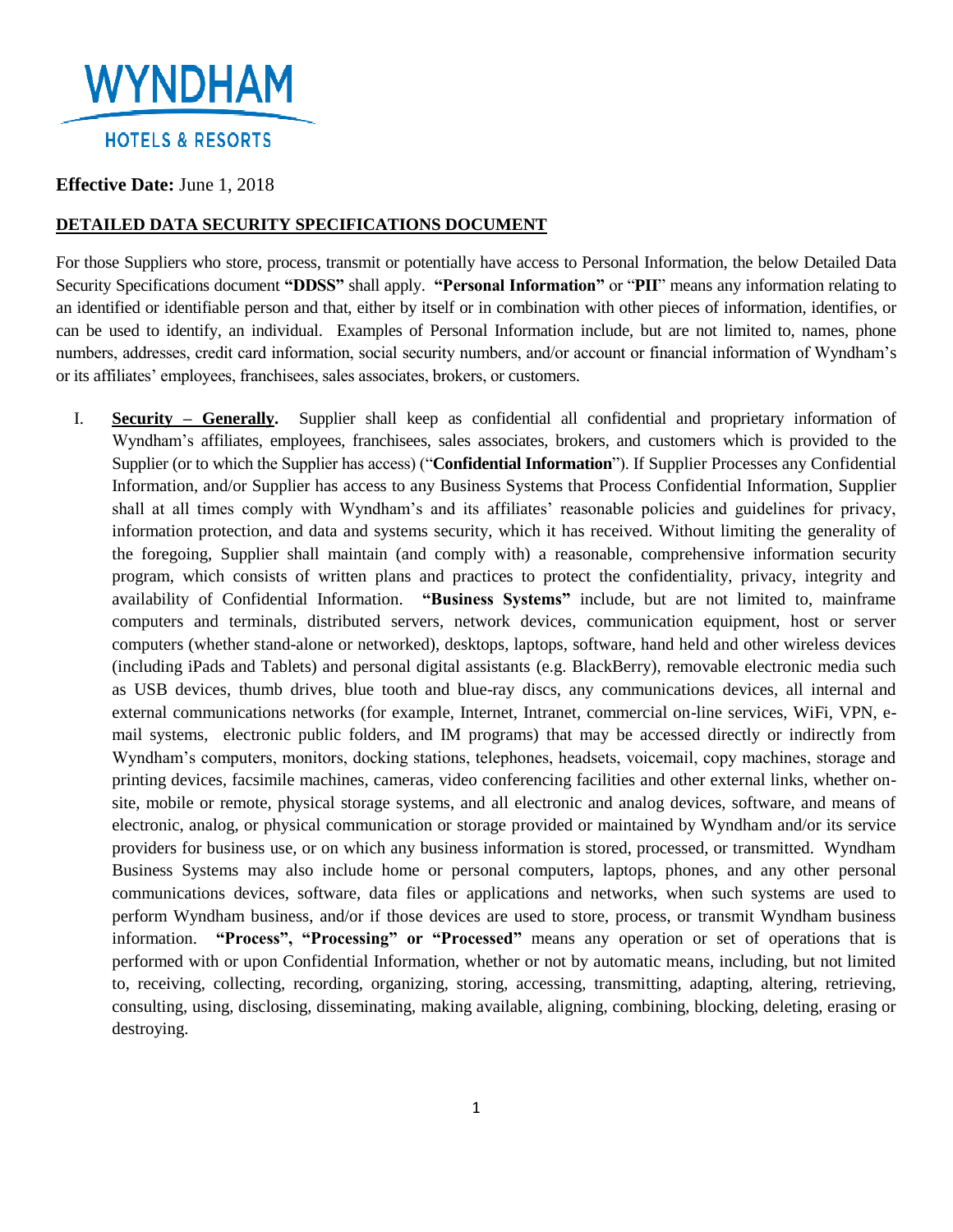With respect to Confidential Information and systems which Process the same, Supplier shall, upon execution of an appropriate confidentiality agreement between the parties, provide Wyndham with a copy of its written security program documentation, and Supplier shall at minimum:

- (i) Use access controls limiting access to only authorized users and preventing unauthorized access through the use of effective physical, technical and administrative access controls including removing access for terminated employees and/or user who no longer need access;
- (ii) Limit administrator-level control to only authorized persons;
- (iii) Allow only the data protocols required for the function and management of the solution to be transmitted or utilized;
- (iv) Ensure the integrity of all data stored or processed;
- (v) Prevent the loss of data processed or transferred;
- (vi) Assign responsibility and accountability for information security practices and system changes and maintenance;
- (vii) Identify, assess, and address reasonably foreseeable internal and external risks to the security, confidentiality, and/or integrity of any electronic, paper or other records, evaluating and improving, where necessary, the effectiveness of safeguards for limiting such risks, including but not limited to: ongoing employee (including temporary and contract employee) training; employee compliance with policies and procedures; and means for detecting and preventing security system failures;
- (viii) Develop security policies for employees that take into account whether and how employees should be allowed to physically or electronically store, access and transport records containing PII outside of business premises;
- (ix) Train personnel on the security practices and impose disciplinary measures for violations;
- (x) If sub-contracting is otherwise allowed, take reasonable steps to verify that Supplier has the legal authority to transfer PII to its subcontractors and service providers, including international and crossborder transfer of PII, as applicable, and such subcontractors and service providers have the capacity to protect applicable information, including testing their security controls and contractually requiring them to maintain such comprehensive data protection safeguards, which shall be no less rigorous than those required by Wyndham of Supplier;
- (xi) Limit the collection and retention of information collected to that reasonably necessary to accomplish the legitimate purpose for which it is collected;
- (xii) Limit distribution of such information to those Supplier personnel with a need-to-know such information necessary to perform the Supplier's obligations under this DDSS;
- (xiii) Use Strong Encryption of all Confidential Information stored on laptops or other portable devices, and anytime such information is transmitted wirelessly or otherwise over any open public network, including the Internet. **"Strong Encryption"** means the use of an algorithmic process to transform data into a form in which there is an extremely low likelihood or probability of understanding or assigning meaning to the information without use of a confidential process or key, and which meets or exceeds the definition of "Strong Cryptography" as that term is defined under the Payment Card Industry Data Security Standard;
- (xiv) Use reasonable restrictions upon physical access to records, such as using locked facilities, storage areas, and containers;
- (xv) Regularly monitor and test its data protection and security plans and procedures to determine whether those protections are reasonably calculated to prevent unauthorized access to, and disclosure of, Confidential Information, upgrading information safeguards as necessary to limit identified risks;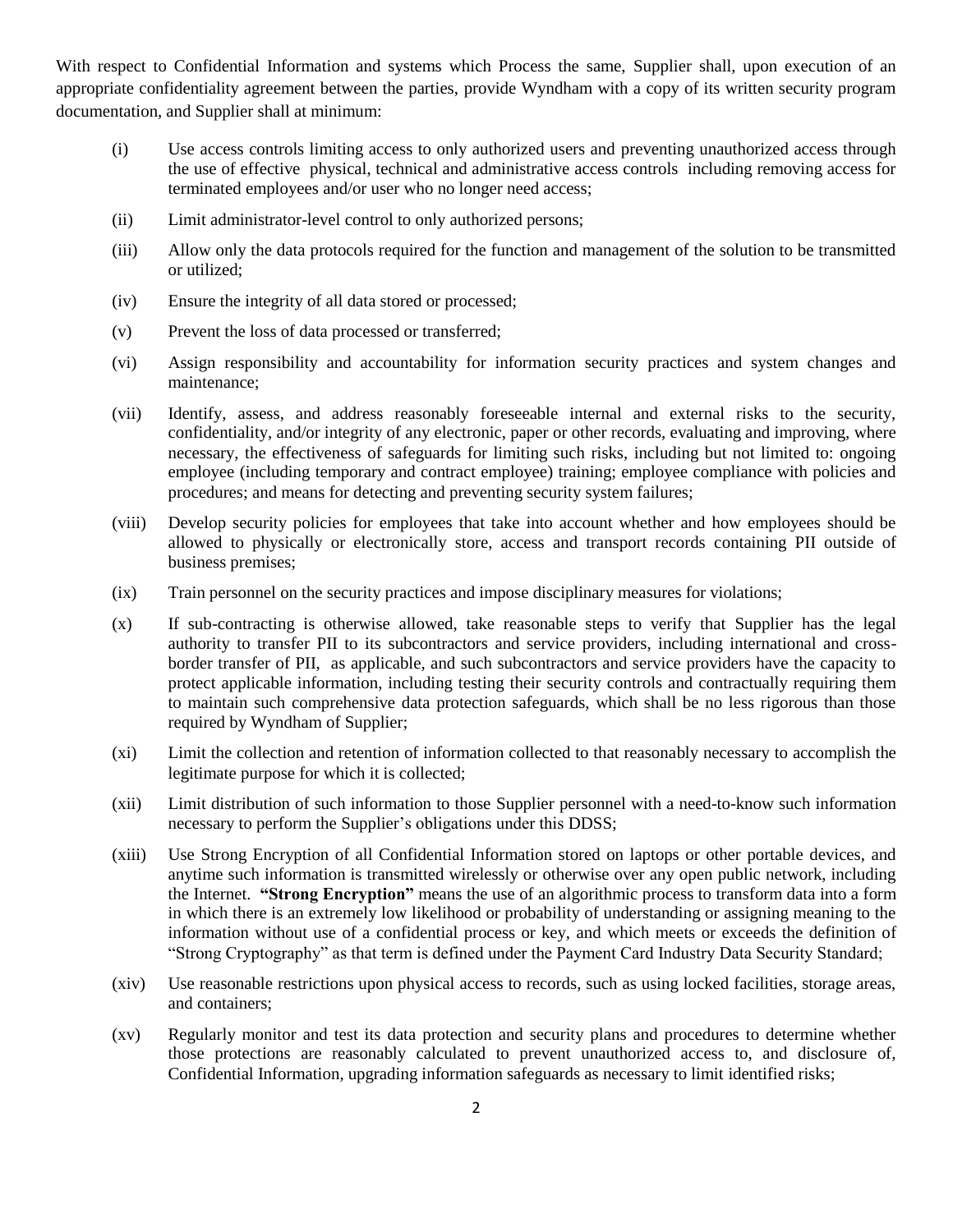- (xvi) Review the scope of the security measures at least annually or whenever there is a material change in business practices that may reasonably implicate the security or integrity and availability of records containing Confidential Information;
- (xvii) Document responsive actions taken in connection with any incident involving an Information Security Incident, and mandatory post-incident review of events and actions taken, if any, to make changes in business practices relating to protection of Confidential Information. **"Information Security Incident"** means: (a) the loss or misuse (by any means) of Confidential Information; (b) the inadvertent, unauthorized, and/or unlawful Processing, disclosure, access, alteration, transfer, sale or rental, destruction, use, or corruption as a result of unauthorized access, of Confidential Information; or (c) any other act or omission that compromises or threatens to compromise the security, confidentiality, or integrity of Confidential Information coupled with an actual or threatened unauthorized disclosure of that Confidential information; and
- (xviii) Use reasonable data protection and information security measures designed to avoid an Information Security Incident.
- (xix) Perform comprehensive background checks of all its personnel who will have access to PII.
- II. **Technical - Systems - Security Requirements.** Additionally, with respect to Confidential Information and systems which Process the same, Supplier shall at minimum:
	- (i) Secure user authentication protocols including:
		- (a) Control of user IDs and other identifiers;
		- (b) A reasonably secure method of assigning and selecting passwords, or use of unique identifier technologies, such as biometrics or token devices;
		- (c) Control of data security passwords to ensure that such passwords are kept in a location and/or format that does not compromise the security of the data they protect;
		- (d) Restricting access to active users and active user accounts only; and
		- (e) Blocking access to user identification after multiple unsuccessful attempts to gain access or the limitation placed on access for the particular system;
	- (ii) Secure access control measures that:
		- (a) Restrict access to records and files containing Confidential Information to those who need such information to perform their job duties; and
		- (b) Assign unique identifications plus passwords, which are not vendor supplied default passwords, to each person with computer access, that are reasonably designed to maintain the integrity of the security of the access controls;
	- (iii) Conduct reasonable monitoring of systems for unauthorized use of or access to Confidential Information;
	- (iv) Maintain reasonably up-to-date perimeter security devices (e.g. firewall protection) and operating system security patches on systems accessible from open public networks, or otherwise where deemed reasonably necessary to protect Confidential Information;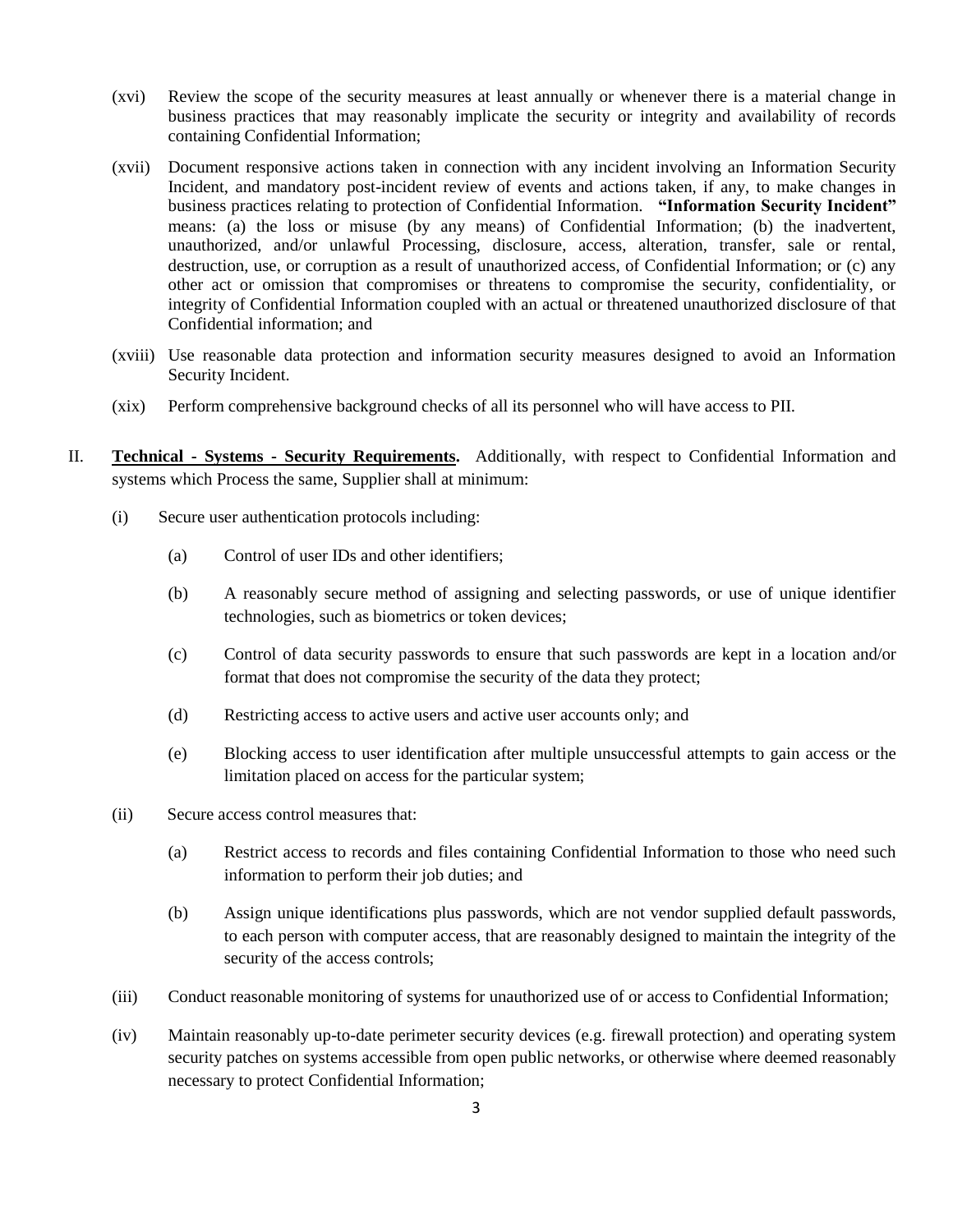- (v) Maintain reasonably up-to-date versions of system security agent software which must include malware protection and reasonably up-to-date security patches and virus definitions, or a version of such software that can still be supported with up-to-date patches and virus definitions, and is set to receive the most current security updates on a regular basis; and
- (vi) Educate and train its employees on the proper use of the computer security system and the importance of information security.

### **III. Use and Protection of Information.**

- (i) Additionally, if Supplier Processes Confidential Information, and/or Supplier has access to Business Systems that Process Confidential Information, Supplier shall at all times:
	- (a) Hold such information in the strictest of confidence;
	- (b) Immediately (but in no event later than 24 hours) notify Wyndham of any known or suspected Information Security Incident; and, cooperate with Wyndham concerning any disclosures to affected persons or entities and other remedial measures. Additionally, written notification must be sent to Wyndham within forty-eight (48) hours of discovery or notification of such known or suspected Information Security Incident, and such written notification shall describe the potential or probable risk, any known correction or mitigation actions, their impact and a plan for implementing the corrective action selected. In the event that any Information Security Incident arises from the sole act or omission of Supplier, Supplier shall solely bear all expenses, and damages arising from such Information Security Incident, notwithstanding the limitations of liability set forth in any applicable agreement between the parties;
	- (c) With respect to PII, Process PII only on Wyndham's reasonable instructions and only in accordance with any applicable agreement between the parties for the purposes of performing its obligations under this DDSS, and for no other purpose;
	- (d) Not create or maintain data which are derivative of Confidential Information except for the purpose of performing its obligations under any applicable agreement between the parties and as authorized in writing by Wyndham; and
	- (e) Return or destroy (at the election of Wyndham) all Confidential Information, and shall not Process any Confidential Information after being instructed not to do so by Wyndham.
- (ii) In the event that Supplier develops software code and/or updates or modifications pursuant to any applicable agreement between the parties, Supplier shall at all times protect all program source code when developing such software code and/or updates or modifications. Supplier shall also test, as appropriate, the security features and controls of all such software and/or updates and modifications and guarantee they are securely coded (for example, ensuring the absence of "backdoors" and hidden keylogger applications). Supplier shall provide Wyndham with written reports of all such testing and the results of the same upon Wyndham's request.
- (iii) In the event that the Supplier's obligations under any applicable agreement between the parties involve the collection of PII directly from an individual(s), Supplier shall:
	- (a) Provide a Privacy Notice to all affected individuals. No Privacy Notices may be displayed unless first approved in advance by Wyndham in writing. **"Privacy Notice"** means notice provided to affected individuals advising that their PII is being collected, processed, stored, used or disclosed, if and when required by applicable law. Such notices will disclose information such as how PII will be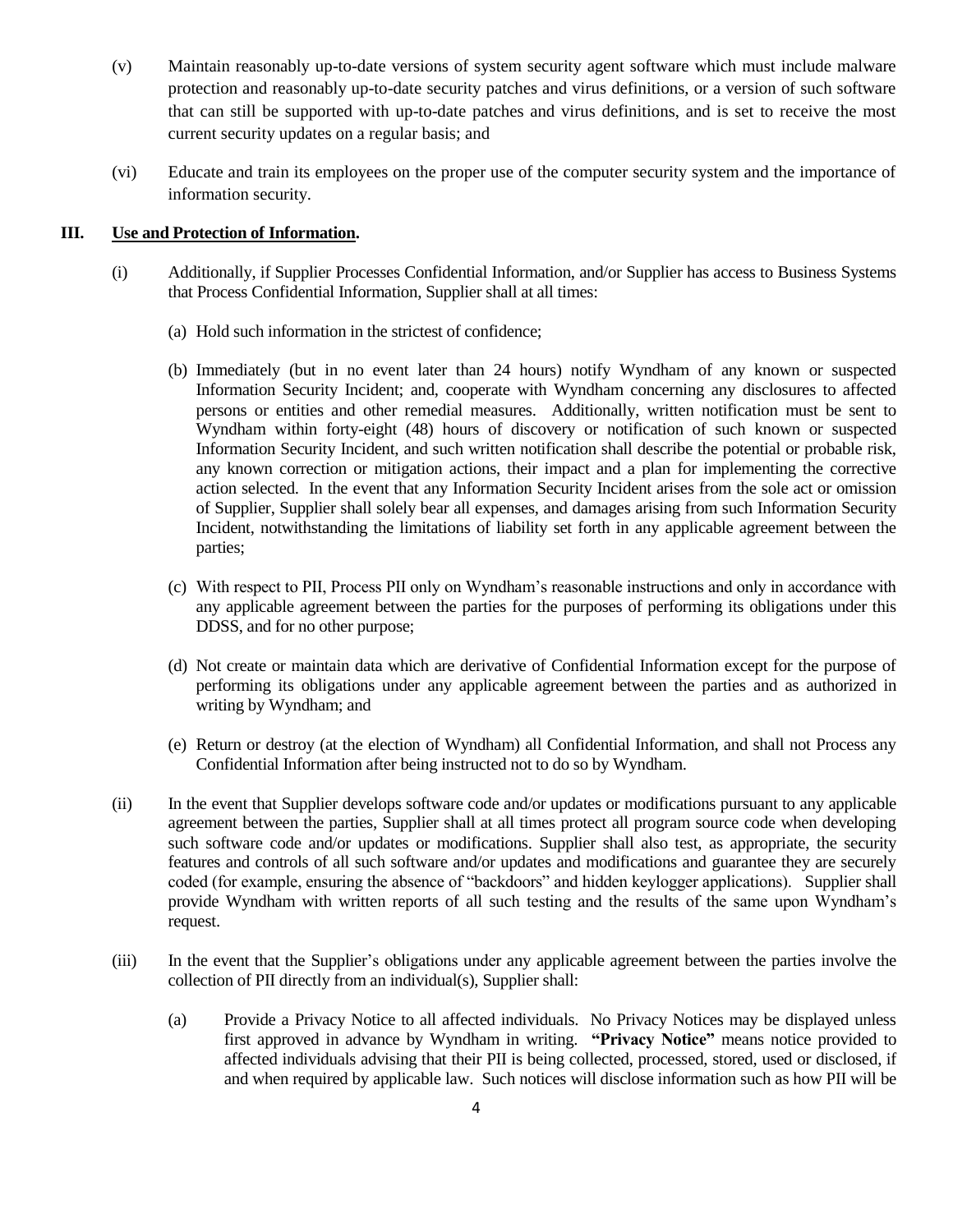collected, used or disclosed;

- (b) Obtain and document meaningful choice and access with respect to use of the PII and provide individuals with the opportunity to authorize, modify, or revoke authorization of use of PII in accordance with instructions of Wyndham or the affected individuals, as applicable;
- (c) Only collect and store such PII as required, relevant and reliable to provide or perform its obligations under any applicable agreement between the parties; andProvide appropriate enforcement mechanisms or the investigation and resolution of complaints and disputes by affected individuals, including verifying compliance and remedying non-compliance with Supplier's privacy and security obligations under this DDSS and applicable law.
- IV. **Cardholder Data.** To the extent that Supplier stores, Processes, accesses or transmits payment card "Account Data", and specifically "Cardholder Data" and "Sensitive Authentication Data" (as defined by the Payment Card Industry Data Security Standard, hereafter "**PCI DSS**") of Wyndham's or its affiliates' employees or customers, Supplier represents and warrants that it stores, transmits and processes such data in compliance with PCI DSS requirements as well as any other applicable payment standards, or applicable laws and regulations. Supplier further represents and warrants that it shall continue to be fully compliant with all such standards, laws and regulations for all times that it stores, Processes, accesses, or transmits payment card "Account Data". Supplier further acknowledges that it is Supplier's ongoing responsibility hereunder for securing Cardholder Data and Sensitive Authentication Data in accordance with the PCI DSS. Should Supplier fail to maintain compliant practices in accordance with this section, such failure shall be deemed a material breach of any applicable agreement between the parties.

#### V. **Access to and Security of Wyndham's Networks and Systems.**

Supplier shall not tamper with, compromise, or attempt to circumvent any physical or electronic security or audit measures employed by Wyndham or its affiliates in the course of Wyndham's or its affiliates' business operations. Supplier shall not, without Wyndham's prior express written consent, or as otherwise provided in the applicable agreement between the parties, and without complying with Wyndham's and its affiliates' reasonable policies and guidelines for privacy, information protection, and data and systems security, which it has received, (i) access any Confidential Information or computer systems of Wyndham or its affiliates, or (ii) remove from Wyndham's premises any Confidential Information, or any other property of Wyndham, its affiliates, employees, franchisees, sales associates, brokers or customers. Supplier shall disclose to Wyndham the nature and functions of any electronic means (including, but not limited to, electronic mail, website, and/or the Internet) by which Supplier intends to assist Wyndham in the performance of its obligations under this DDSS and any applicable agreement between the parties. To the extent that Supplier performs any of its obligations under this DDSS and any applicable agreement between the parties via such electronic means, and/or has access to Wyndham's or its affiliates' electronic mail, website, computer systems or networks, and/or other Internet systems, Supplier shall implement and maintain industry-standard security to protect Wyndham's and its affiliates' computer systems, network devices and/or the data processed thereon against the risk of penetration by, or exposure to, a third party via any system or feature utilized by Supplier in performing such work and/or accessing such systems. Such protections shall include, but not be limited to, (a) protecting against client side intrusions, (b) encrypting Confidential Information, (c) securing the computer systems and network devices, and (d) protecting against intrusions of operating systems or software.

Supplier and its agents, employees, or contractors may receive access to Wyndham's Business Systems. Such Business Systems are intended to be used for legitimate business purposes related to Wyndham's business. Accordingly, Supplier acknowledges and agrees as follows: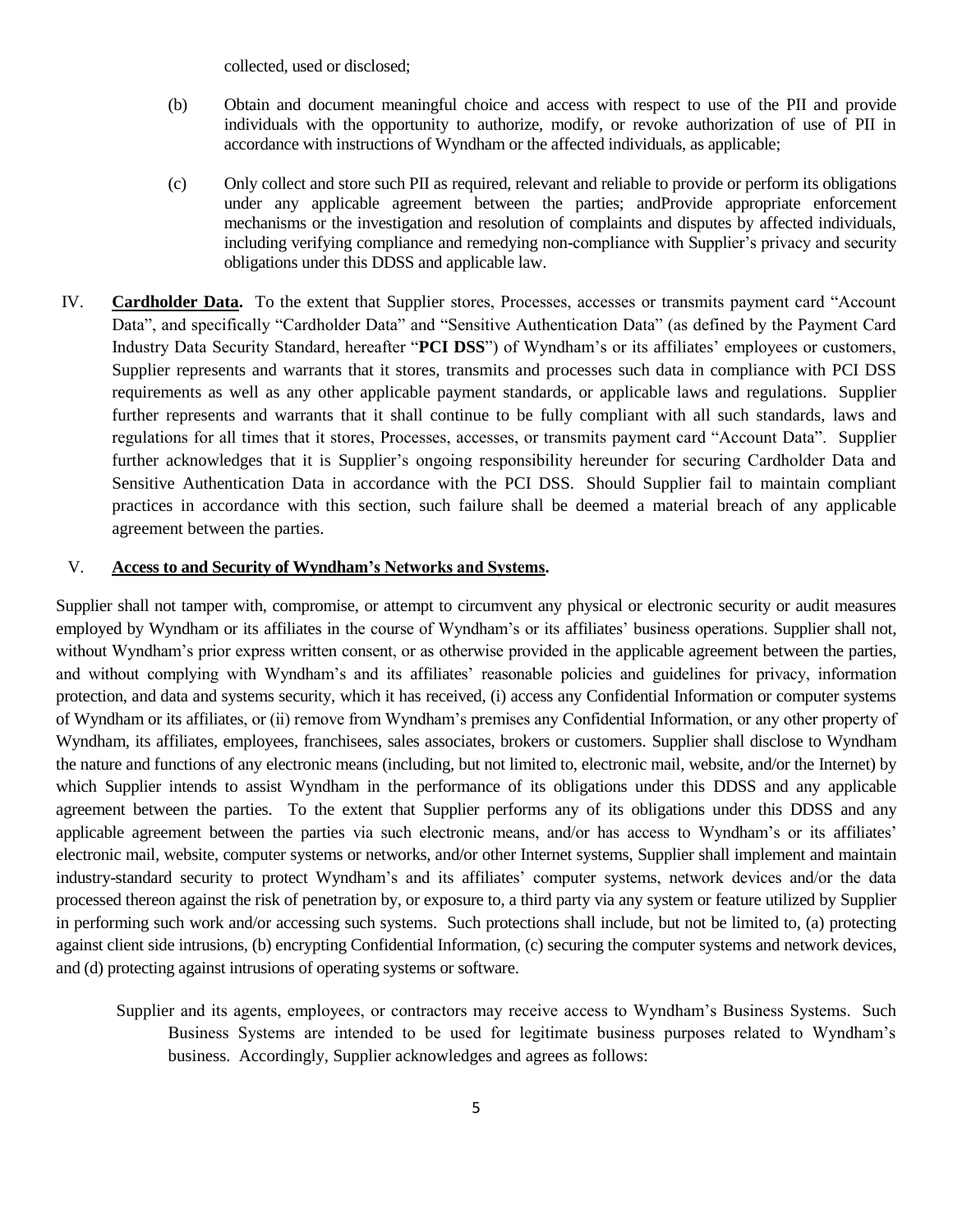- (i) Supplier shall have no expectation of privacy in its use of or access to Wyndham's Business Systems, and all communications made with such Business Systems or equipment by or on behalf of Supplier are subject to Wyndham's monitoring, recording, inspection, use and disclosure, in Wyndham's discretion;
- (ii) Wyndham may, for any business purposes, monitor, review, audit, intercept, access, archive, and/or disclose materials sent over, received by or from, or stored in any of its Business Systems. Without limiting the generality of the foregoing, this includes, without limitation, email communications sent by users across the internet and intranet from and to any domain name owned or operated by Wyndham; and any electronic communication Business Systems that have been used to access any of Wyndham's Business Systems;
- (iii)Supplier's use of security measures, as required pursuant to this DDSS and any applicable agreement between the parties to protect Wyndham's Confidential Information (e.g., use of encryption and passwords), does not give Supplier any privacy rights in the communication as between Supplier and Wyndham;
- (iv) (d) Wyndham may override any security passwords to obtain access to voicemails, emails, computers (and software or other applications) and/or computer disks on Wyndham's Business Systems;
- (v) Wyndham may, for any business purposes, search any and all work areas (for example, offices, cubicles, desks, drawers, cabinets, computers, computer disks and files) and any and all personal items brought onto Wyndham's premises or otherwise used to access Wyndham's Business Systems; and
- (vi) Supplier shall provide notice of this monitoring to all of its agents, employees and contractors that may have access to Wyndham's Business Systems.
- VI. **Wyndham Audit and Monitoring.** Wyndham reserves the right to audit and/or assess the Services and any Service sites for Supplier's compliance with the Security- Generally, Technical Systems Security Requirements, and Use and Protection of Information Sections of this DDSS. Wyndham shall have the option to assess and/or audit Supplier's privacy and information security practices at least once annually, and at any time after an Information Security Incident caused, or contributed to, by Supplier. Such assessments and audits may include, but are not limited to, assessment of physical, administrative, and technical measures involved with any data centers through which Confidential Information is Processed. Should any such assessment and/or audits reveal any vulnerabilities which are reasonably unacceptable to Wyndham, and should Supplier be unwilling or unable to make any modifications to acceptably reduce or eliminate such vulnerabilities, then Wyndham may terminate any applicable agreement between the parties without penalty. Except as triggered by an Information Security Incident, any audits or assessments of Supplier's physical premises by, or on behalf of, Wyndham shall be (A) permitted only upon no less than 30 days prior written notice; and, (B) performed at Wyndham's sole expense.
- VII. **Security Assessments**. In the event Supplier (a) conducts any risk assessments, security assessments or other audits, reviews or assessments (collectively "**Security Assessments**") internally, or (b) obtains any Security Assessments from any outside auditor, consultant or other third-party, Supplier shall provide Wyndham with all reports and other documentation ("**Assessment Documentation**") relating to such Security Assessments no later than thirty (30) days after completion or receipt by Supplier of such Assessment Documentation. Security Assessments may include, but are not limited to, self-assessments, internal audits, SSAE 16 audit reports (i.e.,